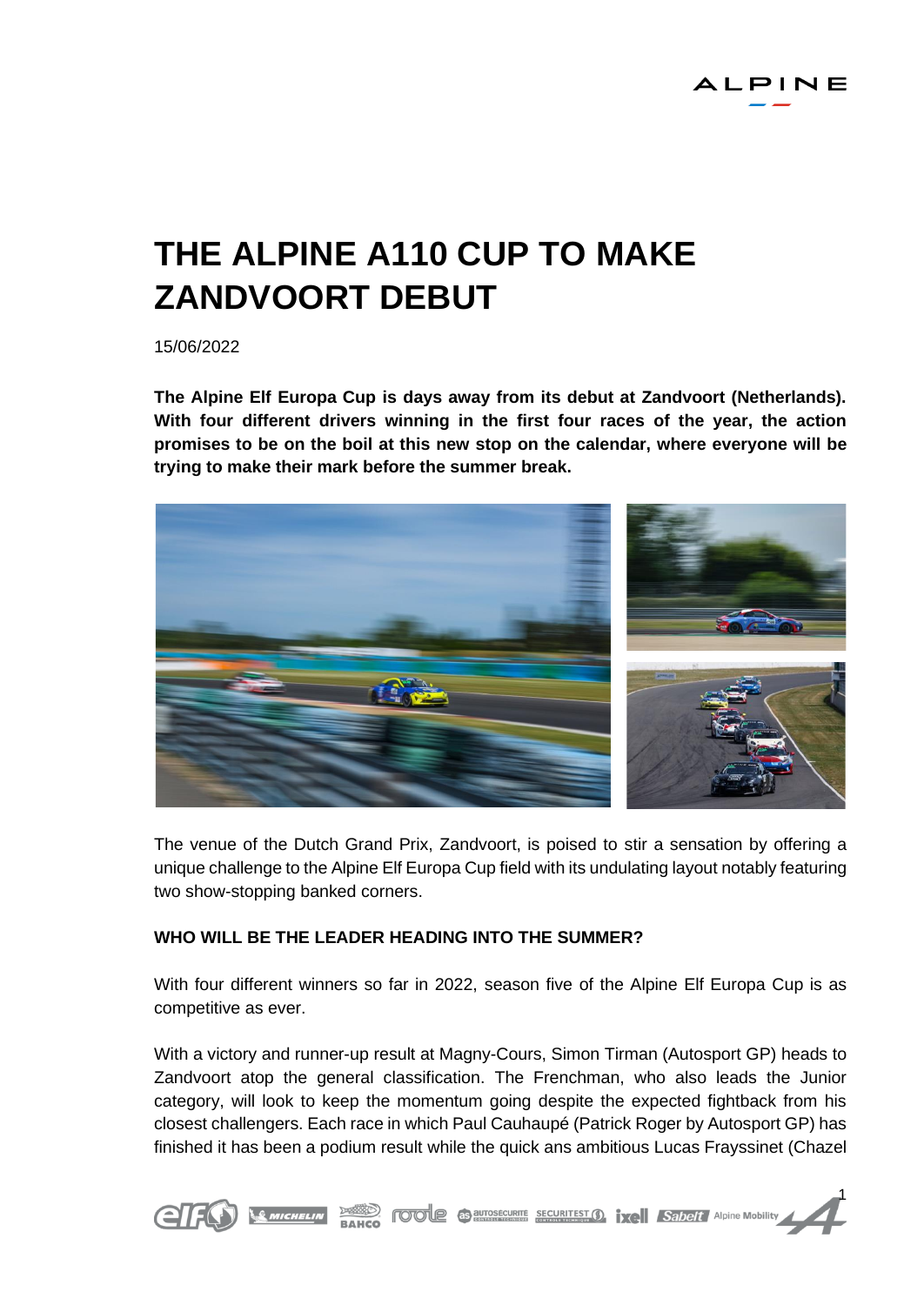

Technologie Course) is another driver to keep a close eye on. Edwin Traynard (Chazel Technologie Course), who led after the first meeting at Nogaro, will also try to regain the lead.

Other contenders have a shot at leading the standings at the midway point of the season. Rodolphe Wallgren (Herrero Racing) will be chasing his first win of the season, as will Louis Méric (Race Cars Consulting), who is looking for revenge after seeing luck slip through his fingers at Magny-Cours last month.

# **NEW RACE WINNERS?**

Although they are slightly behind in the general classification, all hopes are still alive for Thibaut Bossy (Herrero Racing) and Alexis Garcin (Herrero Racing), whose rise in form could bode well at this new venue.

The young duo of Code Racing Development formed by Louis Maurice and Romain Brun could also take advantage of this new track to show their ability to adapt, shake up the hierarchy and boost their confidence before the summer break.

Other drivers will be aiming for a first top ten finish, such as Jules Gougeon (Race Cars Consulting), Adrien Le Floch (Herrero Racing), Tim Mérieux (Autosport GP) and Margaux Verza (Patrick Roger Autosport GP), who scored her first points at Magny-Cours.

# **THE BATTLE CONTINUES AMONG THE GENTLEMEN**

The Gentlemen category is just as competitive as the title race and Anthony Fournier (Race Cars Consulting) has the opportunity to extend his lead as his closest rival, Philippe Bourgois, is skipping this round.

However, the Frenchman will have to face stiff competition with the presence of Magny-Cours Race 2 winner Frédéric Roy (Chazel Technologie Course) and Laurent Richard (Herrero Racing). Marc Sevestre (Autosport GP) and Pierre Macchi (Patrick Roger Autosport GP) also hope to excel in a field where Franc Rouxel (Herrero Racing) will make his return.

Lastly, Mickaël Carrée (T2CM) will look to build upon his first podium finish to move up the classification, as will vastly experienced Jean-Paul Dominici (Chazel Technologie Course).

Two other newcomers from rallying will make their Alpine Elf Europa Cup debut this weekend. 1997 European Rally Champion and Off-Road Rally World Cup winner Krzysztof Hołowczyc from Poland will compete with Chazel Technologie Course, replacing his compatriot Gosia Rdest. Meanwhile, Frenchman Nicolas Ciamin will also return to the track racing after scoring

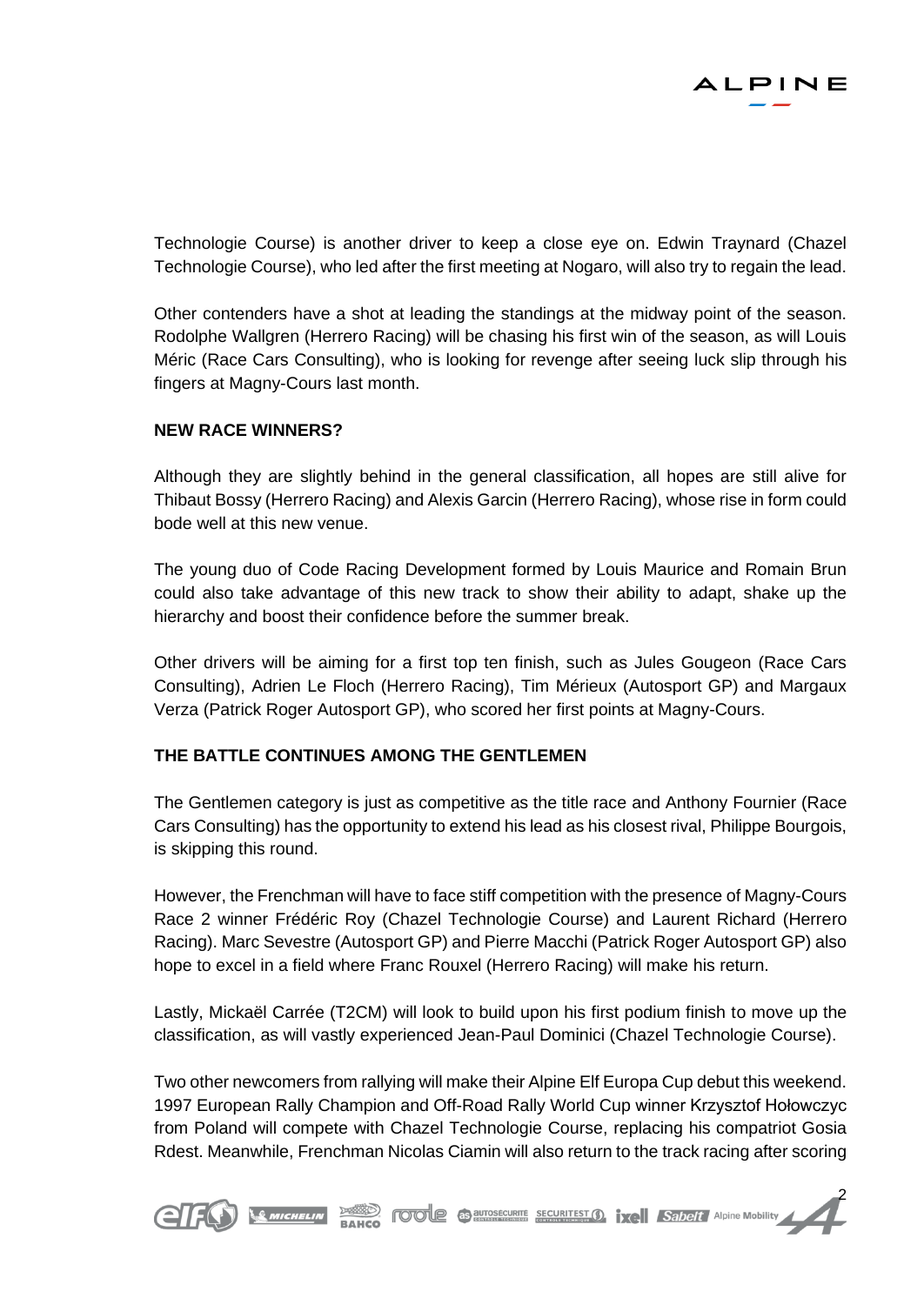

Alpine's first outright victory in a French Rally Championship event with the Alpine A110 Rally at the 2021 Rallye Antibes Côte d'Azur.

The first two races of the Alpine Elf Europa Cup history in the Netherlands, scheduled for Saturday and Sunday afternoon, will be streamed live on the Alpine Elf Europa Cup YouTube channel and Facebook page.

### **SCHEDULE**

### **Friday 17 June**

1-1:40 pm: Free practice 1 5:50-6:30 pm: Free practice 2

### **Saturday 18 June**

10:55-11:15 am: Qualifying 1 4:30-5:05 pm: Race 1

#### **Sunday 19 June**

10:45-11:05 am: Qualifying 2 4:35-5:10 pm: Race 2

#### **ABOUT ALPINE**

Founded in 1955 by Jean Rédélé, the brand has set itself apart with its French-style sports cars. In 2018, the brand presented the new A110, a sports car faithful to Alpine's timeless principles of compactness, lightness, agility and driving pleasure. The Alpine Business Unit was created in 2021 and thus became the brand dedicated to innovative, authentic, exclusive sportscars of the Renault Group, benefiting from the heritage and craftsmanship of its historic plant in Dieppe and the Alpine Racing and Alpine Cars teams engineering mastery.

#### **PRESS CONTACTS**

**Orianne Tamburini** Head of product communication [orianne.tamburini@alpinecars.com](mailto:orianne.tamburini@alpinecars.com) +33 6 26 63 28 14

**India de la Fressange** Press Officer [india.deseignarddelafressange@fr.alpineracing.com](mailto:india.deseignarddelafressange@fr.alpineracing.com) +33 6 34 48 51 31

[www.alpinecars.com](http://www.alpinecars.com/) fr.media.alpinecars.com